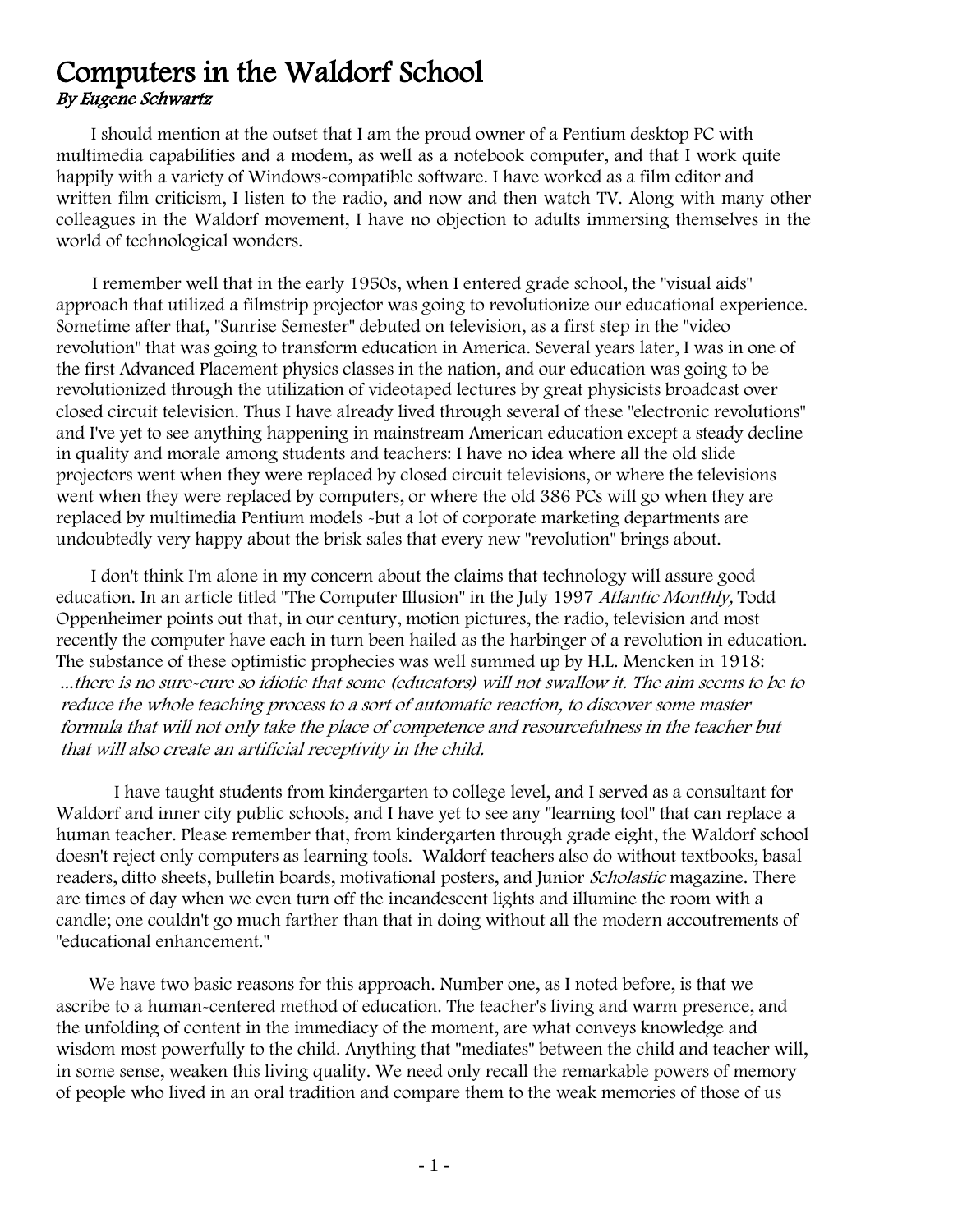who depend upon memos, Filofaxes, and computer PIMs to recognize that something is lost when person-to-person pedagogy disappears. The fact that the teacher has worked to study sources, to distill them into a quintessence that is customized for her particular class, and is ready to patiently present and, if necessary, to repeat, what she has presented-none of this is lost on the child, for whom the living teacher is a model of the "lifelong learner."

No matter how sophisticated the graphics and how "lifelike" the synthesized voice, a very impersonal element creeps into the child's educational experience. A subtle sense arises that machines, rather than people, are the "good" teachers. If a living teacher is the child's role model for learning, the child will naturally strive to become more of a human being; if software and the ghostly images of people on television screens are the role models, the child will slowly become ever more "machinelike", impersonal, and "cool". The tragic loss of human values and conscience among the young in America may be symptomatic of the malaise of a generation raised by, entertained by, and increasingly educated by the non-human and conscience-neutral media.

As Waldorf educator John Gardner has pointed out, intellectual explanations may temporarily satisfy a child's curiosity, but it is no less essential for answers to awaken the child's sense of wonder. Curiosity is a quality notorious for its insatiability: questions born out of mere curiosity, once answered, lead only to more questions. How many fairy tales commence with the one door that is not to be opened, the one room that is not meant to be entered, and so on, which proves to be the undoing of the curious protagonist? We know that we have evoked wonder in the soul of the child when, instead of questioning us further, the child pauses and breathes deeply; we can sense that the child has been fed and nourished, not just stuffed with mental junk food. Instead of being battered by an endless stream of external sense impressions, the child takes on a mood of "active contemplation."

Scientific explanations of phenomena for example, the fact that particles, light rays, and water vapor interact to make the sun "appear" to be red may be perfectly satisfactory to a modern, intellectually educated adult. To the child, however, the random interaction of these chemical and physical entities is lifeless. The world becomes a complex collection of passive phenomena, brought about randomly, with no particular plan or goal motivating its action. Such lifeless pictures gradually inculcate passivity in the child's soul. The enthusiasm of public television science specials, the bells and whistles of CD-ROMs and science Web sites, even the impressive effects of "virtual reality" software, cannot revivify a world view that is, in the eyes of a primaryschool child, virtually dead.

In 1992 two researchers-Gary Nabhan and Sara St. Antoine interviewed 52 eight-to- fourteen year-olds living in the Sonoran desert in the borderlands between the United States and Mexico. They found that even these children, who live in a relatively wild place and among whom are children from two Indian tribes, had had very little experience of nature. Few had spent more than a half-hour in a wild place or had ever collected natural treasures such as feathers or rocks. Almost all of their experience of wildlife had come from television.

Where, in watching television, is anything asked of the imaginative capacities of the young person as she apprehends nature? Where is the possibility for a meaningful encounter between the developing sensibility of the child and the wonders of life and growth? It is not surprising that such an insensitive replacement of active life experience with passive transmission of information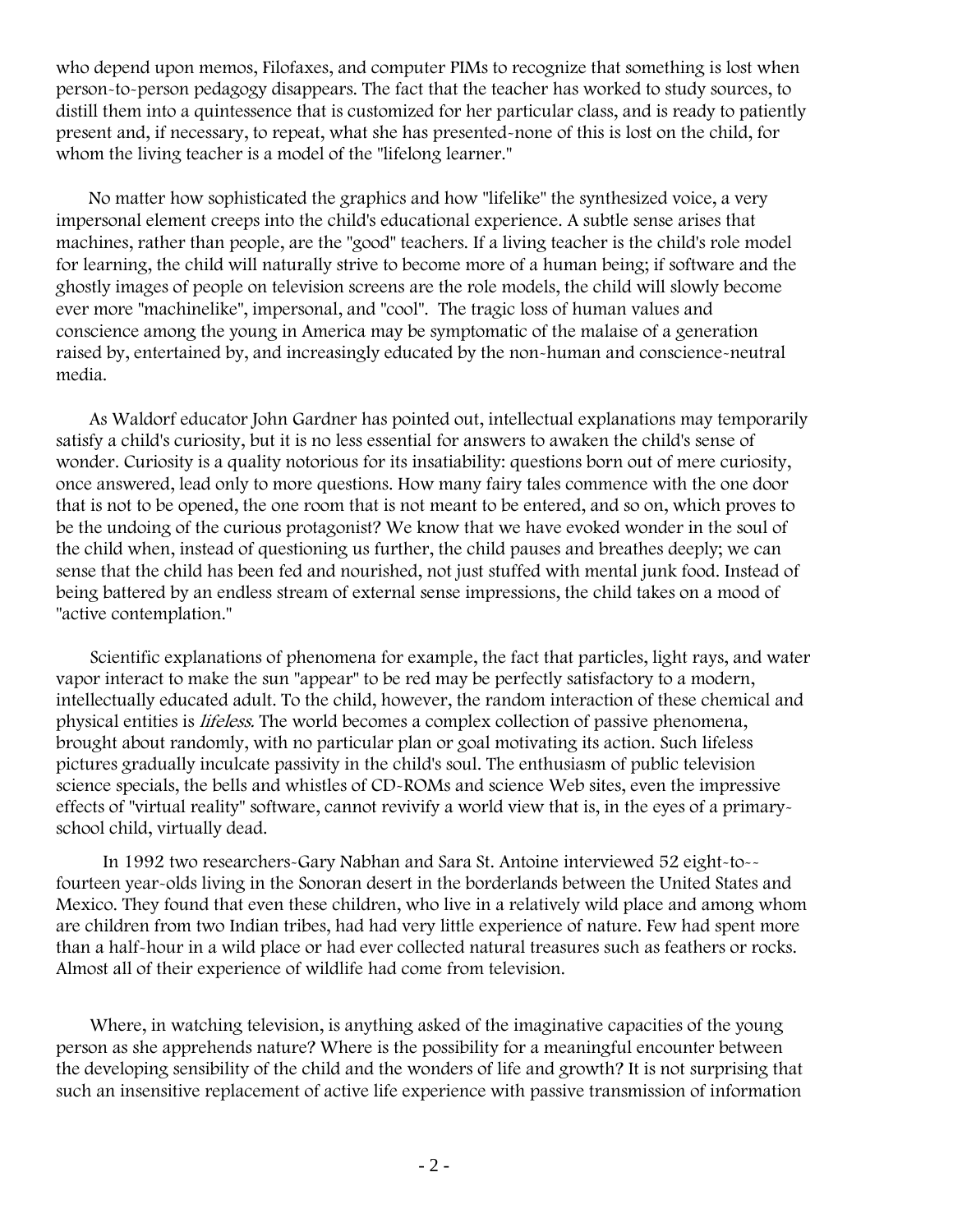leads even computer specialists to urge educators to exercise caution. As Sherry Turtle, a professor of the sociology of science at the Massachusetts Institute of Technology and a longtime observer of children's use of computers, told Todd Oppenheimer:

## The possibilities of using this thing (the computer) poorly so outweigh the chance of using it well, it makes people like us, who are fundamentally optimistic about computers, very reticent.

The second reason Waldorf teachers eschew computers and other electronic media as teaching tools is based on our conviction that children are not "little adults," who in essence perceive the world and think about it much the way adults do. We believe that the consciousness of the child is radically different from that of the adult. Rather than impose all of the technological wonders of today's world upon the child-much as the zealous missionaries of the nineteenth century set about imposing the "advantages" of modern life upon the "deprived!' South Sea islanders (and thereby decimated the indigenous population in the course of a generation) -we should be learning more about the world of childhood and creating a space in which that world can manifest.

It is obvious, for example, that a five-year-old has no business sitting behind the wheel of an automobile. The power and weight of the vehicle and the complex judgments that must be made at any moment would overwhelm the physically weak and mentally dreamy child; the situation could be fatal. Yet children of that age, or younger, are let loose on the "Information Superhighway" with hardly a driving lesson. I would contend that a television set, a VCR, or a computer are no less overwhelming (and no less inappropriate) to a child than is a car. Only because the child is sitting in one place do we fail to see the deleterious consequences of the technological assault of the media on our child's senses and psyche. As a recent observer notes in Caught in the Web (January 1997):

Currently more than a million youngsters under the age of eighteen go on line regularly and the number is expected to climb to 15 million by the end of the century. Advertisers are now using cyberspace to leverage [youngsters' huge]buying power, because they know that the medium bas a mesmerizing effect on children, who are usually not accompanied online by adults.

There are far too many children who are "mesmerized!" by electronic media, whose only experience of nature comes from television shows, whose only experience of the legacy of storytelling comes from software. Will such youngsters have any basis by which to judge what is "real" and what is semblance, what is true and what is false?

Waldorf teachers believe that it takes a number of years for a child to *become* a truly "modern person," and that in the course of those years the child needs to be surrounded with an environment that is not completely "modern" and certainly not "technological." Indeed, a child who can live in an unmediated connection with nature, and then in an unmediated connection with the world of stories (told by parents, and then by teachers), who is allowed to actually hold a paintbrush or a crayon, or to model in beeswax and to sing and play a real instrument-a child who has had real experiences of life rather than animated and digitized substitutes for them offered by software-such a child will have the healthiest foundation for valuing technology in later life.

It is important for us all to realize that, in spite of the widely advertised advantages that computer-literate students are said to have over students learning in the old ways, there is as yet no conclusive evidence that this is so. The hoopla with which politicians and corporations have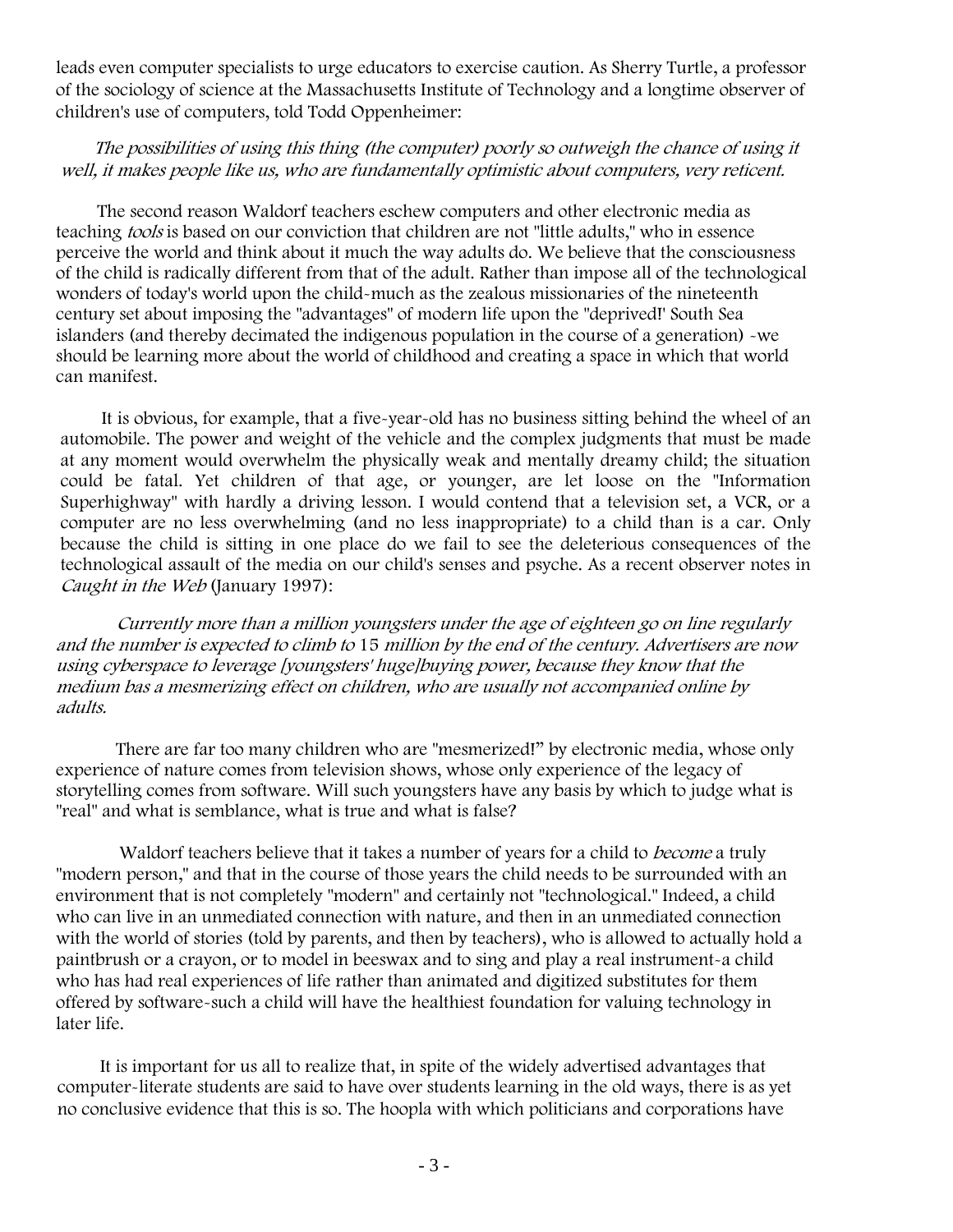surrounded the computer issue serves as a smokescreen for the lack of substantive research that has actually been done concerning technology in the classroom. As Todd Oppenheimer writes (in the previously cited Atlantic Monthly article):

Unfortunately, many of these studies (concerning computers in the classroom) are more anecdotal than conclusive... "The research is set up in a way to find benefits that aren't really there, Edward Miller, a former editor of the Harvard Education Letter, says., "Most knowledgeable people agree that most of the research isn't valid. It's so flawed it shouldn't even be called research. Essentially, it's just worthless." Once the faulty studies are weeded out, Miller says, the ones that remain "are inconclusive " -that is, they show no significant change in either direction. Even Estber Dyson admits the studies are undependable. "I don't think those studies amount to much either way," she says. "In this area there is little proof."

Another computer expert, David J. Gelernter, professor of computer science at Yale University, shares these concerns. As quoted in a November 30, 1997, article in the New York Times, he says that:

Computers themselves are fine. But we are in the middle of an education catastrophe. Children are not being taught to read, write, and know arithmetic and history. In those circumstances, to bring a glitzy toy into the classroom seems to me to be a disaster. It reinforces our worst tendencies. The idea that children are in educational trouble because they don't have access to enough glitz and what they really need is a bigger database is staggeringly ludicrous. 7hey need practice in the basics.

A dogma is a truth that a person holds without understanding the reasons behind it. The view that Waldorf teachers hold concerning computers and other electronic teaching aids is not dogma. I think that most Waldorf teachers understand perfectly well why television and other media are antithetical to the Waldorf approach to education. I believe that a strong and assertive media policy would provide a foundation for a healthy Waldorf school. What the child receives in a Waldorf classroom in the early grades is delicate, as matters of the imagination always are; exposure to the powerful and usually ugly images of the mass media can easily overpower what is living in a germinal state in the child's soul. Given time and opportunity, these seeds of imagination will ripen, and the child will be able to face the modern world well armed and armored. I hope that every Waldorf student will become an adult who can use a computer or a television (or their future equivalents) and value them for what they are and not be enslaved to them, or idolize them as an expression of superhuman intelligence.

It is not unusual for Waldorf high schools to use videotapes on occasion in classes (I used them in my high school "Media" course). In most Waldorf high schools, students work with computers in the eleventh grade, *after* they have learned about the mathematical, scientific, and historical bases upon which the computer is formulated. It is not a matter of rejecting the media, but recognizing when a given medium is appropriate, and under what circumstances.

The foundation for understanding the approach of the Waldorf schools to this matter lies in an understanding of the nature of the changes that occur in our consciousness throughout human life, and especially in childhood. If you are interested in pursuing this matter further, I would suggest a book that I have written entitled Rhythms and Turning Points in the Life of the Child. Other books that parents have found helpful, written by authors not involved with the Waldorf school movement, include: Endangered Minds: Why Children Don't Think and What We Can Do About It and Failure to Connect: How Computers Affect Our Children's Minds - for Better and